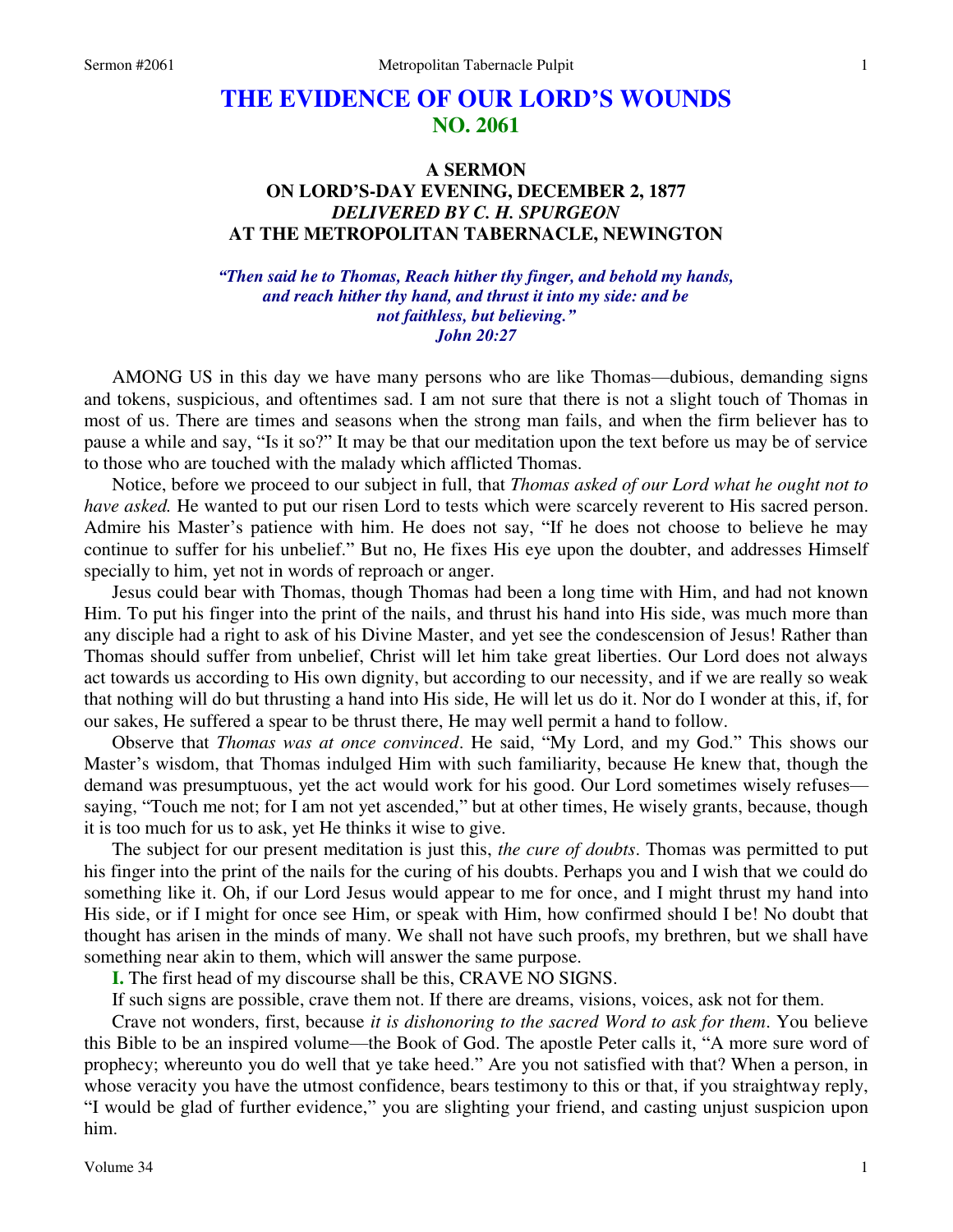Will you cast suspicion upon the Holy Ghost, who, by this word, bears witness unto Christ? Oh, no! let us be content with His witness. Let us not wish to see, but remain satisfied to believe. If there be difficulties in believing, is it not natural there should be, when he that believes is finite and the things to be believed are, in themselves, infinite? Let us accept the difficulties as being in themselves, in some measure, proofs of the correctness of our position, as inevitable attendants of heavenly mysteries, when they are looked at by such poor minds as ours. Let us believe the Word, and crave no signs.

Crave no signs, because it is *unreasonable that we should desire more than we already have*. The testimony of the Lord Jesus Christ, contained in the Word, should alone suffice us. Beside that, we have the testimony of saints and martyrs who have gone before us, dying triumphant in the faith. We have the testimony of many still among us, who tell us that these things are so. In part, we have the testimony of our own conscience, of our own conversion, of our own after-experience, and this is convincing testimony. Let us be satisfied with it.

Thomas ought to have been content with the testimony of Mary Magdalene, and the other disciples, but he was not. We ought to trust our brethren's word. Let us not be unreasonable in craving after proofs when already proofs are afforded us without stint.

Crave no signs because *it may be you will be presumptuous in doing so*. Who are you to set God a sign? What is it He is to do before you will believe in Him? Suppose He does not choose to do it, are you therefore arrogantly to say, "I refuse to believe unless the Lord will do my bidding"? Do you imagine that any angel would demean himself to pay attention to you, who set yourself up to make demands of the Most High? Assuredly not. It is presumption which dares to ask of God anything more than the testimony of Himself which He chooses to grant us in His Word.

It is, *moreover, damaging to ourselves to crave signs*. Jesus says, "Blessed are they that have not seen, and yet have believed." Thomas had his sign, and he believed, and so far, so good, but he missed a blessing peculiar to those who have not seen and yet have believed. Do not, therefore, rob yourselves of the special favor which lights on those who, with no evidence but the witness of the Spirit of God, are prepared at once to believe in the Lord Jesus unto eternal life.

Again, crave no signs, for *this craving is highly perilous*. Translated according to many, and I think translated correctly, our Savior said, "Reach hither thy finger, and put it into the print of the nails; and *become* not faithless, but believing," intending to indicate that Thomas, by degrees, would become faithless. His faith had grown to be so little that, if he continued insisting upon this and that, as a sign or evidence, that faith of his would get down to the very lowest, yea, he would have no faith left. "Become not faithless, but believing."

Dear friends, if you began to seek signs, and if you were to see them, do you know what would happen? Why, you would want more, and when you had these, you would demand still more. Those who live by their feelings judge of the truth of God by their own condition. When they have happy feelings, then they believe, but if their spirits sink, if the weather happens to be a little damp, or if their constitution happens to be a little disordered, down go their spirits, and straightway, down goes their faith.

He that lives by a faith which does not rest on feeling, but is built upon the Word of the Lord, will remain fixed and steadfast as the mount of God, but he that craves for this thing and that thing, as a token for good at the hand of the Lord, stands in danger of perishing from want of faith. He shall not perish, if he has even a grain of living faith, for God will deliver him from the temptation, but the temptation is a very trying one to faith.

Crave, therefore, no sign. If you read a story of a person who saw a vision, or if you hear another declare that a voice spoke to him—believe those things, or not, as you like, but do not desire them for yourself. These wonders may, or may not, be freaks of the imagination, I will not judge, but we must not rely upon them, for we are not to walk by sight, but by faith. Rely not upon anything that can be seen of the eyes, or heard of the ears, but simply trust Him whom we know to be the Christ of God, the Rock of our salvation.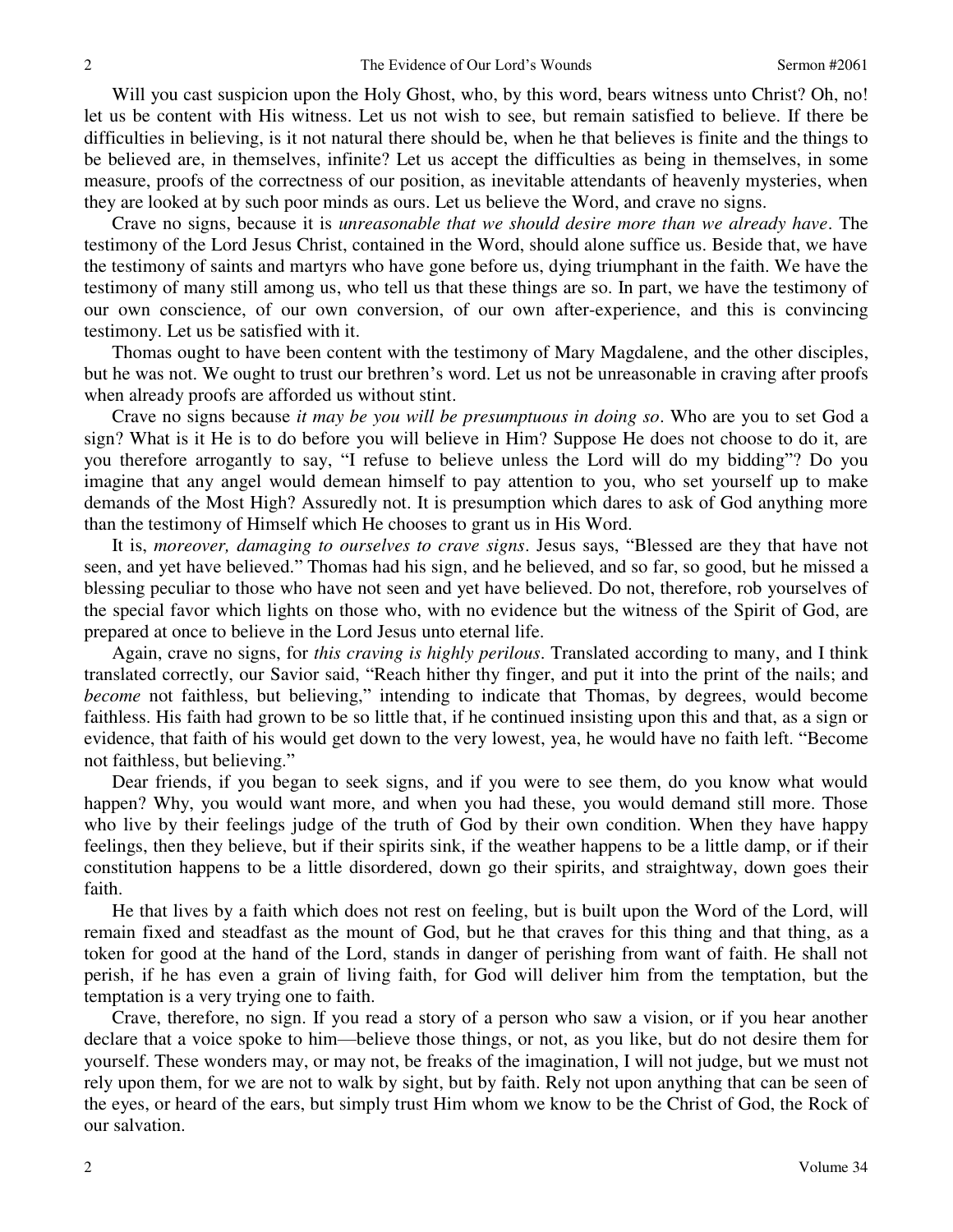**II.** Secondly, when you want comfort, crave no sign, but TURN TO THE WOUNDS OF YOUR LORD.

You see what Thomas did. He wanted faith, and he looked for it in Jesus wounded. He says nothing about Christ's head crowned with glory. He does not say that he must see Him "girt about the paps with a golden girdle." Thomas, even in his unbelief, is wise. He turns to his Lord's wounds for comfort. Whenever your unbelief prevails, follow in this respect the conduct of Thomas, and turn your eyes straightway to the wounds of Jesus. These are the founts of never-failing consolation, from which, if a man does once drink, he shall forget his misery, and remember his sorrow no more. Turn to the Lord's wounds, and if you do, what will you see?

First, you will see *the tokens of your Master's love*. O Lord Jesus, what are these wounds in Your side and in Your hands? He answers, "These I endured when suffering for you. How can I forget you? I have graven you upon the palms of My hands. How can I ever fail to remember you? On My very heart the spear has written your name."

Look at Jesus, dead, buried, risen, and then say, "He loved me, and gave Himself for me"! There is no restorative for a sinking faith like a sight of the wounded Savior. Look, soul, and live by the proofs of His death! Come and put your finger, by faith, into the print of the nails, and these wounds shall heal you of unbelief. The wounds of our Lord are the tokens of His love.

They are, again, *the seals of His death,* especially that wound in His side. He must have died, for "one of the soldiers, with a spear, pierced his side, and forthwith came there out blood and water. And he that saw it bare witness." The Son of God did assuredly die. God, who made the heavens and the earth, took to Himself our nature, and in one wondrous person He was both God and man; and lo! this wondrous Son of God bore sufferings unutterable, and consummated all by His death.

This is our comfort, for if He died in our stead, then we shall not die for our sins, our transgression is put away, and our iniquity is pardoned. If the Sacrifice had never been slain, we might despair, but since the spear-wound proves that the great Sacrifice really died, despair is slain, hope revives, and confidence rejoices.

The wounds of Jesus, next, are *the marks of identity*. By these we identify His blessed person after His resurrection. The very Christ that died has risen again. There is no illusion, there could be no mistake. It is not somebody else foisted upon us in His place, but Jesus who died has left the dead, for there are the marks of the crucifixion in His hands and in His feet, and there is the spear-thrust still. It is Jesus, this same Jesus.

This is a matter of great comfort to a Christian—this indisputably proven doctrine of the resurrection of our Lord. It is the keystone of the Gospel arch. Take that away, or doubt it, and there remains nothing to console you. But because Jesus died and the selfsame person rose again, and ever lives, therefore does our heart sweetly rest, believing that "them also which sleep in Jesus will God bring with him," and also that the whole of the work of Jesus is true, is completed, and is accepted of God.

Again, those wounds, those scars of our Lord, were *the memorials of His love to His people*. They set forth His love so that His chosen can see the tokens, but they are also memorials to Himself. He condescendingly bears these as His reminders. In heaven, at this moment, upon the person of our blessed Lord, there are the scars of His crucifixion. Centuries have gone by, and yet He looks like a Lamb that has been slain. Our first glance will assure us that this is He of whom they said, "Crucify him; crucify him."

Steadily look with the eyes of your faith into glory, and see your Master's wounds, and say within yourself, "He has compassion upon us still: he bears the marks of his passion." Look up, poor sufferer! Jesus knows what physical pain means. Look up, poor depressed one! He knows what a broken heart means. Can you not perceive this? Those prints upon His hands, these sacred stigmata, declare that He has not forgotten what He underwent for us, but still has a fellow-feeling for us.

Once again, these wounds may comfort us because in heaven they are, before God and the holy angels, *the perpetual ensigns of His finished work*. That passion of His can never be repeated, and never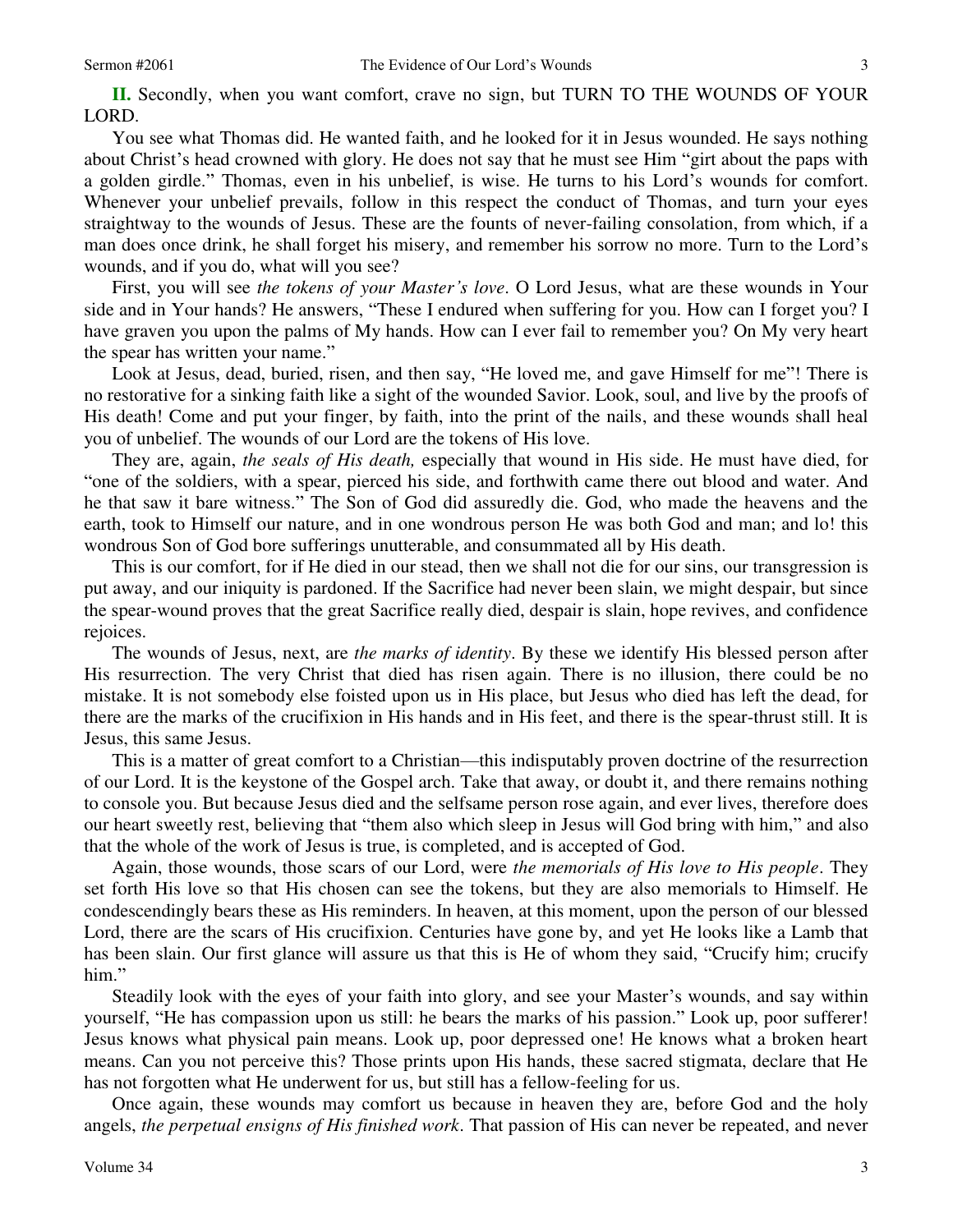needs to be, "After he had offered one sacrifice for sins for ever, he sat down on the right hand of God." But the memorials are always being presented before the infinite mind of God. Those memorials are, in part, the wounds in our Lord's blessed person. Glorified spirits can never cease to sing, "Worthy is the Lamb that was slain," for every time they gaze upon Him they perceive His scars. How resplendent shine the nail-prints! No jewels that ever gemmed a king can look one-half so lustrous as these. Though He be God over all blessed forever, yet to us, at least, His brightest splendor comes from His death.

My hearer, whensoever your soul is clouded, turn to these wounds which shine like a constellation of five bright stars. Look not to your own wounds, nor to your own pains, or sins, or prayers, or tears, but remember that "with His stripes we are healed." Gaze, then, intently gaze upon your Redeemer's wounds if you would find comfort.

**III.** This brings me to my third point, whenever faith is staggered at all, SEEK SUCH HELPS FOR YOUR FAITH AS YOU MAY.

Though we cannot literally put our finger into the print of the nails, and may not wish to do so, yet let us use such modes of recognition as we do possess. Let us put these to their utmost use, and we shall no longer desire to put our hand into the Savior's side. We shall be perfectly satisfied without that. You that are troubled with doubts and fears, I give you these recommendations.

First, if you would have your faith made vivid and strong, *study much the story of your Savior's death.* Read it, read it, read it, read it. *"Tolle: lege,"* said the voice to Augustine, "Take it: read it." So say I. Take the four evangelists, take the fifty-third chapter of Isaiah, take the twenty-second psalm, take all other parts of Scripture that relate to our suffering Substitute, and read them by day and by night, till you familiarize yourself with the whole story of His griefs and sin-bearing. Keep your mind intently fixed upon it, not sometimes, but continually.

*Crux lux,* the cross is light. You shall see it by its own light. The study of the narrative, if you pray the Holy Ghost to enlighten you, will beget faith in you, and you will, by its means, be very greatly helped, till, at last, you will say, "I cannot doubt. The truth of the atonement is impressed upon my memory, my heart, my understanding. The record has convinced me."

Next, if this suffice not, *frequently contemplate the sufferings of Jesus*. I mean by that, when you have read the story, sit down, and try and picture it. Let your mind conceive it as passing before you. Put yourself into the position of the apostles who saw Him die. No employment will so greatly strengthen faith, and certainly none will be more enjoyable!

> *"Sweet the moments, rich in blessing, Which before the cross I spend, Life and health and peace possessing From the sinner's dying Friend."*

An hour would be grandly spent if occupied in turning over each little detail, item, and incident in the marvelous death by which you are redeemed from death and hell. You will be surprised to find how this familiarizing of yourself with it, by the help of the Holy Spirit, will make it as vivid to you as if you saw it, and it will have a better effect upon your mind than the sight of it would have done, for probably the actual sight would have passed away from your mind, and have been forgotten, while the contemplation of the sorrowful scene will sink deep into your soul, and leave eternal lines!

You will do well, first, to read and know the narrative, and then to contemplate it carefully and earnestly—I mean, not to think of it for a minute or two at chance times, but to take an hour or two that you can specially set apart on purpose to consider the story of your Savior's death. I am persuaded, if you do this, it will be more helpful to you than putting his finger into the print of the nails was to Thomas.

What next? Why, dear friends, the Lord has a way of *giving His people wonderful realizations*. I hope I shall not say anything incorrect when I remark that there are times with us when the Lord is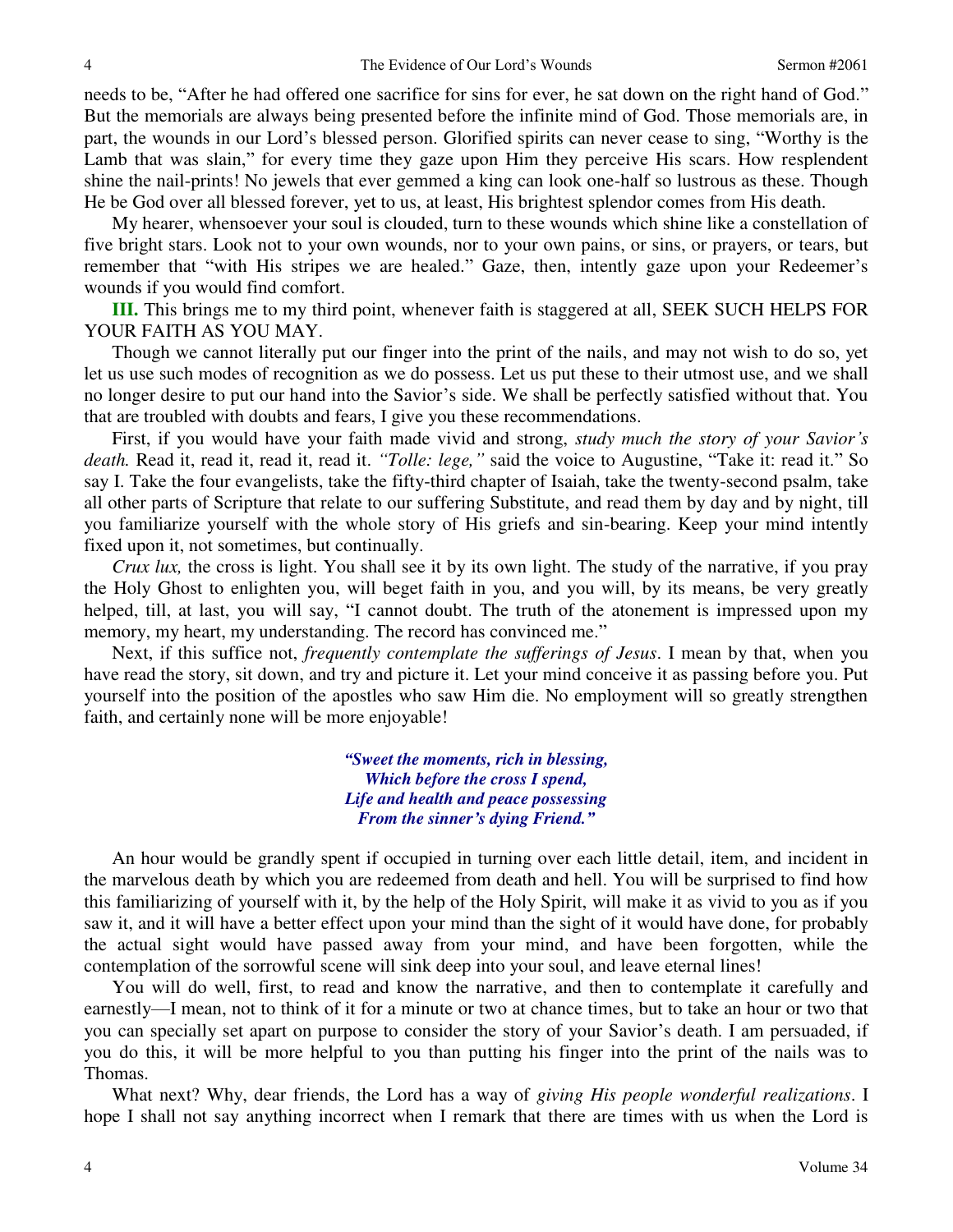present with us, and we are strongly impressed with that fact, and therefore we act under a sense of that presence as if the divine glory were actually visible.

Do you know what it is to write a letter to a friend feeling as if the Lord Jesus were looking over your shoulder? I know what it is at times to stand here and preach, and feel my Lord so near me that if I had literally seen Him it would not have surprised me. Have you never, in the watches of the night, lain quietly when there was no sound but the ticking of the watch, and thought of your Lord till, though you knew there was no form before you, you were just as certain that He was there as if you could see His sorrowful countenance? In quiet places all alone—you scarcely like to tell the story—in the lone wood, and in the upper chamber—you have said, "If He spoke I should not be more certain of His presence, and if He smiled upon me I should not be surer of His love."

These realizations have sometimes been so joyfully overwhelming that for years you have been lifted by them beyond all power of doubt. These holy summer days banish the frosts of the soul. Whenever a doubt is suggested to me about the existence of my Lord and Master, I feel that I can laugh the tempter to scorn, for I have seen Him, and spoken with Him. Not with these eyes, but with the eyes of my inner life, I have beheld my Lord, and communed with Him. Wonder not that I am not among the crew of the black, piratical ship of "Modern Thought."

Nor is it merely in seasons of enjoyment that we get these helps, but in times of deep distress. Prostrate with pain, unable to enjoy any comfort, unable even to sleep, I have seen the soul of the believer as happy as if all sounds were marriage peals. Some of us know what it is to be right gleesome, glad, and joyous in hours of fierce trial, because Christ has been so near. In times of losses and bereavements, when the sorrow stung you to the quick, and you thought, before it came, that you never could bear it, yet have you been so sustained by a sight of the sacred head once wounded, and by fellowship with Him in His sufferings, that you have said, "What are my griefs compared with His?" You have forgotten your sorrows and sung for joy of heart, as those that make merry.

If you have been helped in this way, it will have all the effect upon you that ever could have come of putting your finger into the print of the nails. If, perhaps, you have been given up to die, and have, mentally, gone through the whole process of dying, expecting soon to stand before the bar of God, and have been happy, and even exultant, then you could not doubt the reality of a religion that bore you up above the surging billows.

Now that you are again restored to life for a little longer time, the recollection of your buoyant spirits, in what you thought to be your dying hours, will answer all the purpose to you, I think, of putting your finger into the nail-prints.

Sometimes the strengthening influence may be afforded under the stress of *temptation*. If ever, young man, you have had a strong temptation hurling itself against you, and your feet have almost gone—ay, let me not say "young man," but if ever a man or a woman of any age has had to cry out, "God, help me, how shall I escape out of this?" and you have then turned your eyes and seen your Lord and beheld His wounds, if you have felt at that moment the temptation had lost all power, you have had a seal from the Lord, and your faith has been confirmed. If at the sight of your Lord you have exclaimed, in presence of the temptation, "How can I do this great wickedness, and sin against God?" after that, you have had the best proof of your Redeemer's power to save. What better or more practical proof could you desire?

In these times, when the foundations of our faith are constantly being undermined, one is sometimes driven to say to himself, "Suppose it is not true." As I stood, the other night, beneath the sky, and watched the stars, I felt my heart going up to the great Maker with all the love that I was capable of. I said to myself, "What made me love God as I know I do? What made me feel an anxiety to be like Him in purity? Whatever made me long to obey my God cannot be a lie."

I know that it was the love of Jesus for me that changed my heart, and made me, though once careless and indifferent to Him, now to pant with strong desires to honor Him. What has done this? Not a lie, surely. A truth, then, has done it. I know it by its fruits. If this Bible were to turn out untrue, and if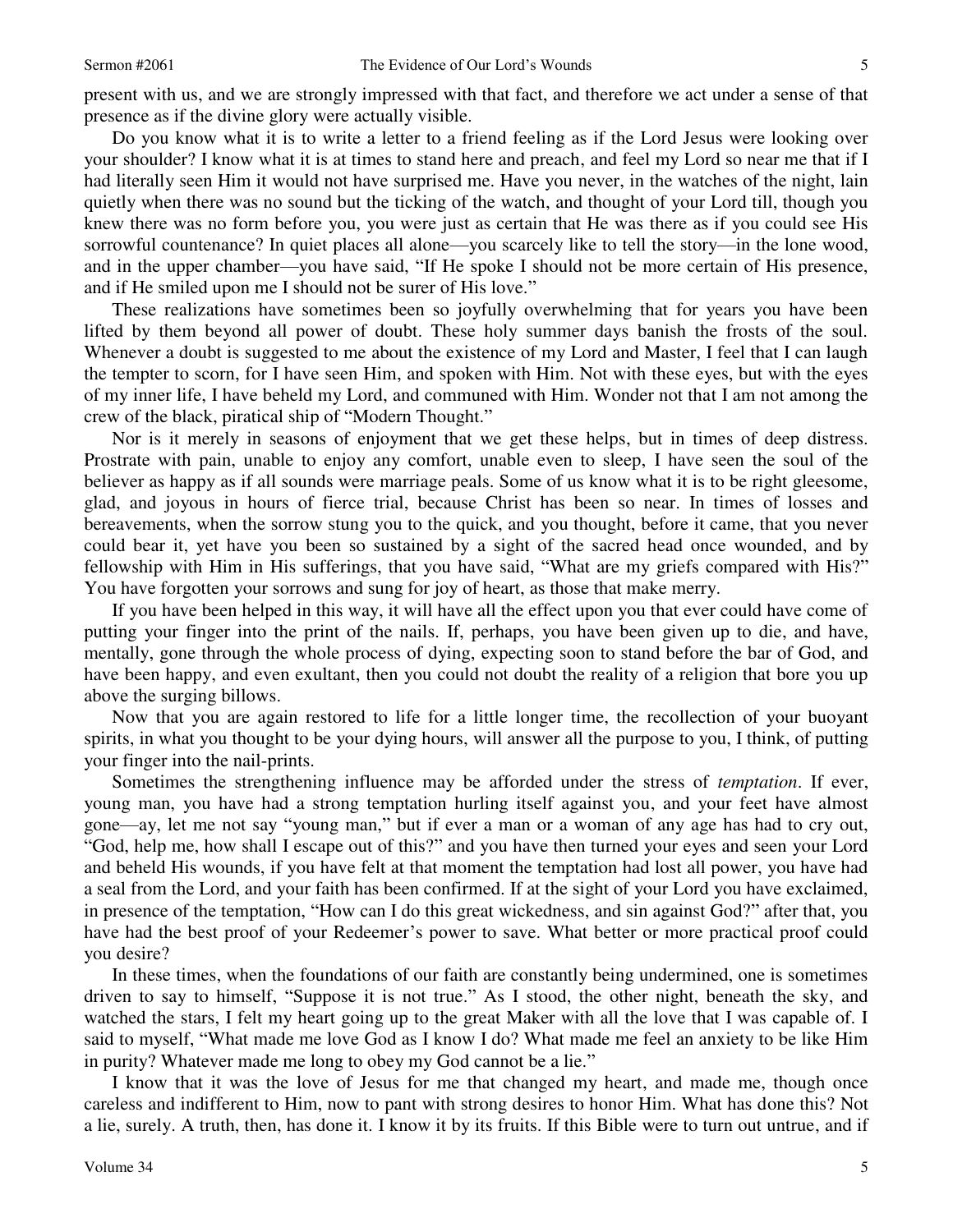I died and went before my Maker, could I not say to Him, "I believed great things of You, great God, if it be not so, yet did I honor You by the faith I had concerning Your wondrous goodness and Your power to forgive"? and I would cast myself upon His mercy without fear.

But we do not entertain such doubts, for those dear wounds continually prove the truth of the Gospel, and the truth of our salvation by it. Incarnate Deity is a thought that was never invented by a poet's mind, nor reasoned out by philosopher's skill. Incarnate Deity, the notion of the God that lived, and bled, and died in human form, instead of guilty man, it is itself its own best witness. The wounds are the infallible witness of the Gospel of Christ.

Have you not felt those wounds very powerful to you in the form of *assistance in times of duty?* You said, "I cannot do it, it is too hard for me." You looked to Jesus wounded, and you could do anything. A sight of the bleeding Christ has often filled us with enthusiasm, and so with power, it has rendered us mighty with the omnipotence of God.

Look at the Church of Christ in all ages. Kings and princes did not know what to do with her. They vowed that they would destroy her. Their persecuting edicts went forth, and they put to death thousands upon thousands of the followers of Christ. But what happened? The death of Jesus made men willing to die for Him. No pain, no torture, could keep back the believing host. They loved Jesus so that though their leaders fell by bloody deaths, another rank came on, and yet another, and another, till despots saw that neither dungeon, nor rack, nor fire could stop the march of the army of Christ.

It is so now. Christ's wounds pour life into the church by transfusion, the lifeblood of the church of God is from Jesus' wounds. Let us know its power and feel it working within us to will and to do of His good pleasure.

And as for those who do not trust Him, what shall I say? The Lord help you to do so at once, for as long as you do not trust Him, you are under an awful curse, for it is written, "If any man love not the Lord Jesus, let him be Anathema Maranatha"—cursed at the coming of the Lord. May it not be so with you! Amen.

#### **PORTION OF SCRIPTURE READ BEFORE SERMON—JOHN 20:18-31**

#### **HYMNS FROM "OUR OWN HYMN BOOK"—785, 937, 282**

#### **LETTER FROM MR. SPURGEON**

BELOVED READERS—Thanks be unto God for thirty-four volumes of sermons thus completed. May they continue to be blest of God long after the preacher and his present readers have entered into rest. The speaker is still laid aside by weakness, but the Word of the Lord never loses its power. His voice can only be heard of a few thousands, but the printed page will talk to multitudes. Let us pray that the still small voice of the Holy Spirit may sound in the heart of readers for many generations to come.

A book may enclose the spikenard of a truth, which, when forgotten, it shall give back to men with all its first perfume. The generation which now is may treat the doctrines of grace as if they were worthless, but these priceless gems will yet be prized by a more enlightened age, and judged to be of infinitely more value than all the tinsel which amuses our contemporaries. I am content to preach today to a comparatively small circle, since I believe that the truths I deliver are revealed of God for the salvation of multitudes innumerable, and that in some future day the Lord whom I serve will vindicate every faithful testifier of them from the reproach of men. At the same time, I praise God that even so many have been found faithful to the ancient faith of our fathers. Grace be with them all.

At the close of the year I salute my brethren and entreat a place in their daily prayers. Ask that I may be allowed to return to my pulpit in health, and may see the cause of our Lord prospering everywhere.

Yours in Christ,